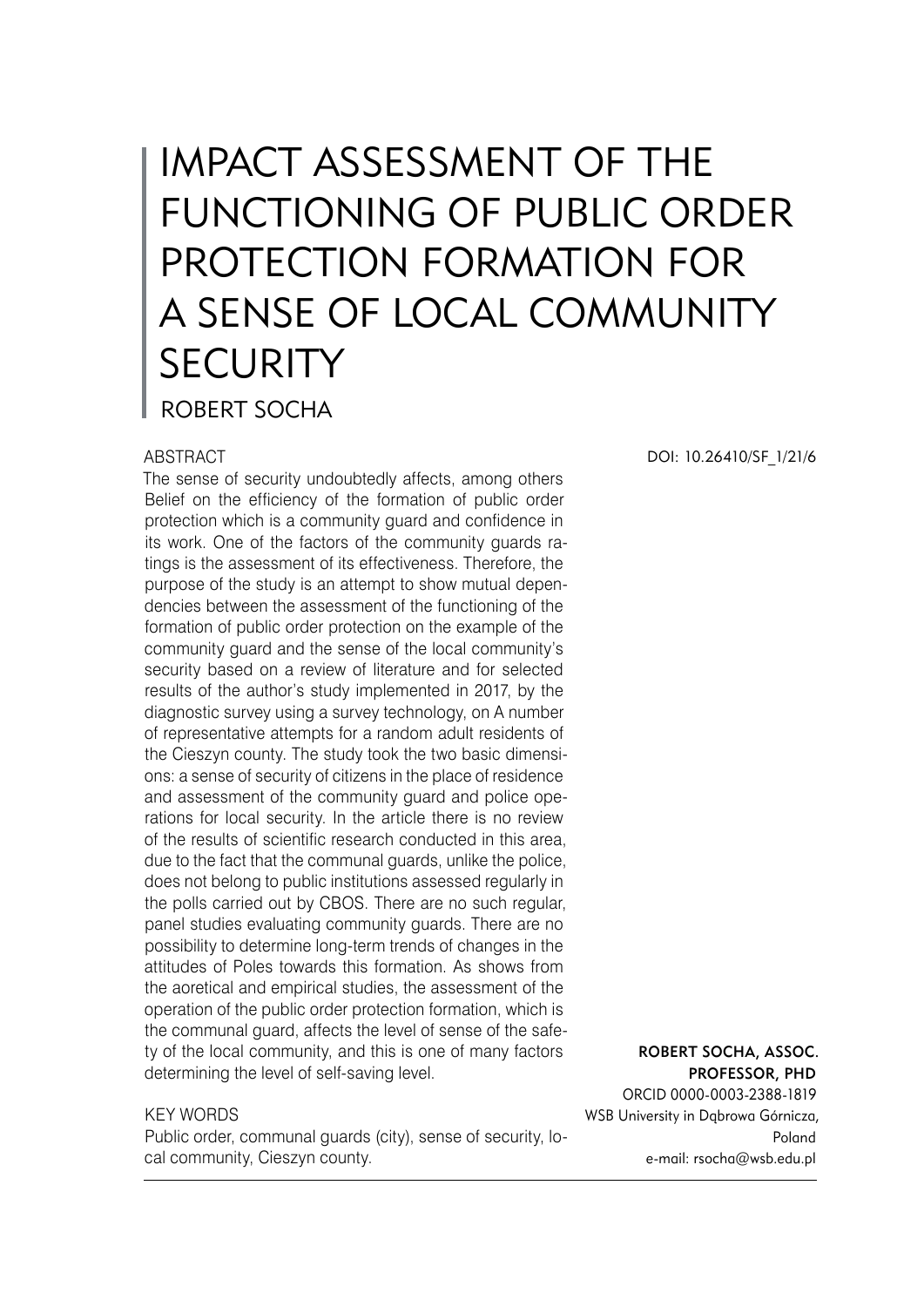#### 66 *6. ROBERT SOCHA*

#### Introduction

The task of the State treated as a political organization of the Great Social Group, inseparably linked to a specific territory, on which its power stretches and applies to it, is to guarantee its citizens an adequate acceptable level and sense of security. The contemporary State carries out many functions, among which, from the point of view of the subject of the study, the internal function plays a key role that reduces to ensure safety and order within the country, which is achieved through the operation of state administration bodies. It should therefore be assumed that in narrow terms by internal security you must understand the state obtained as a result of the state fulfillment of internal functions by ensuring safety and public order, universal security and systemic security. Scientific considerations should therefore be started with key explanations, from the point of view of the subject of research, concepts such as the sense of security, local community and formations of public policy.

## Subjective security dimension

Although in the literature we can find a number of attempts to define security, it still has no one adopted definition. Why is it so hard to define this concept? There are many reasons, one lies in the nature of the procedure, which is the definition, other in the phenomenon of security. Someone will say: what is the purpose of defining security, since everyone knows what it is. However, it is not true, because most people use it in different meanings. Wherein the precise definition of safety does not seem to be achievable.

The etymology of word "security" (from French *securite*, Latin *securitas* or Anglo-Saxon *ecurity*) expresses the original

threat to a sense of confidence ("without custody", i.e. without sufficient protection and analogous *Sine Secura*). Having regard to the principle of Polish language by "security", it is to be understood as the status of non-content, peace, certainty, while by the "security of people" a state of non-contained for any legal right of a human (Polish language dictionary, 1995), e.g. for life, health, personal dignity, inviolability.

Safety means multiple, variable and liquid phenomenon, it is bilateral, i.e. subjective and objective. In turn, the subjective page consists of feelings and evaluation. At the same time, there is no criteria when feelings and evaluation are full enough and reasonable so that they can be called security.

Intuitive understanding of security leads to the statement that it refers to the conscious sphere of a given entity – a human, social group, nation or nations. For example, J. Kunikowski defines security "as a concept reflecting the lack of threats and his sense" (Kunikowski, 2005, p. 169), because a sense of security is nothing but "the peace of mind caused by the conviction that you should not be afraid of anything" (Silllami, 1994) or "as a sense of lack of fear and anxiety"(Rebert, 2005). A similar position occupying B. Malinowski, who pointing out the emotional states noticed that security is freedom from fear (Malinowski, 2001). In turn, T. Parsons pointed out that lack of security is a determinant of anxiety (Parsons, 2009, p. 200). Similarly to psychological concepts, also for sociologists, safety is freedom from fear, anxiety, uncertainty and is an extremely important role in satisfying human needs.

Danger means a certain state of psyche or awareness caused by the perception of phenomena that are evaluated as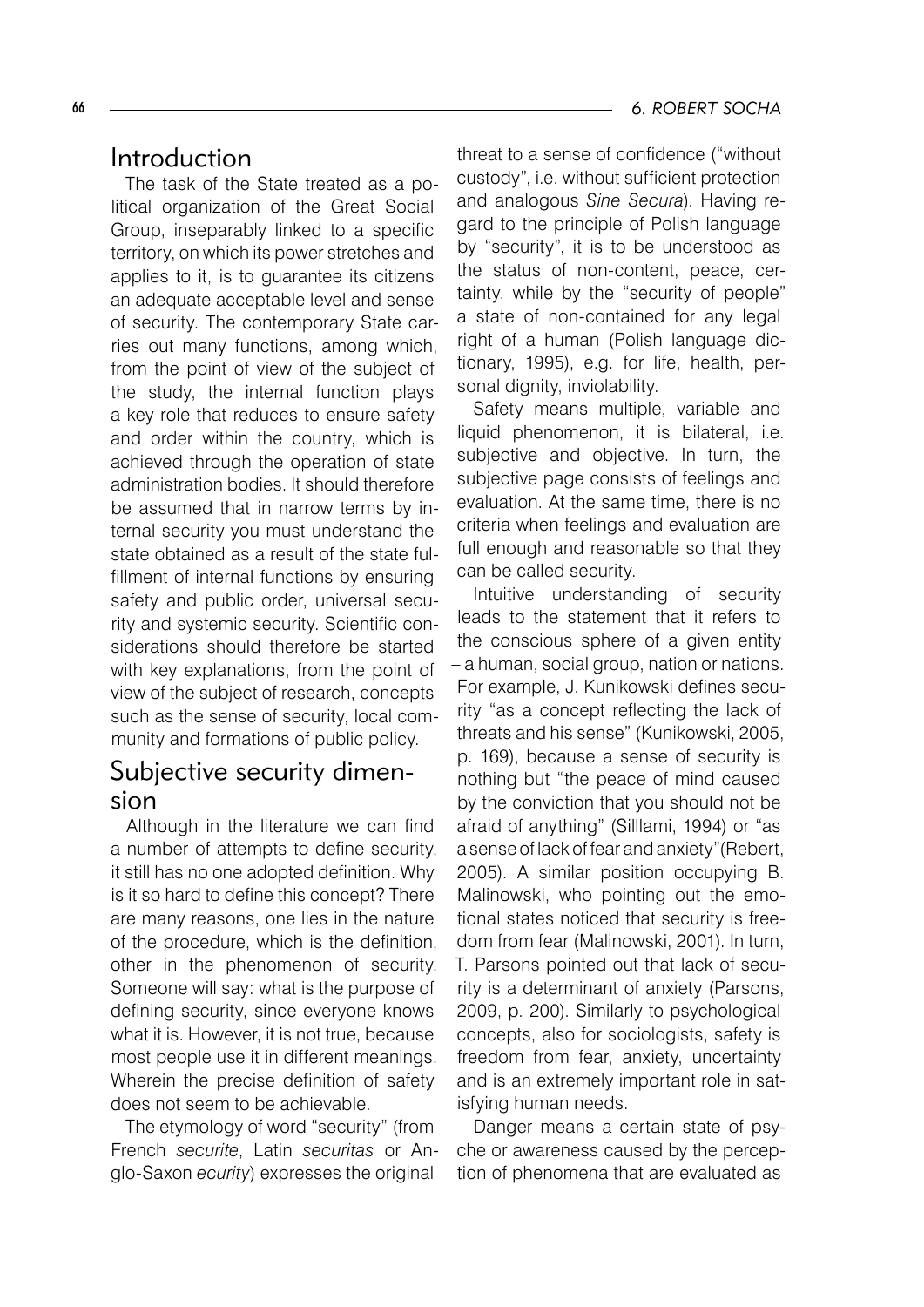unfavorable or dangerous. The possibility of an undesirable situation forces an entity that can experience it to take remedies, as security remains closely with threats and means the ability to oppose them. These threats can lead to a crisis situation, and the lack of reaction of the entity whose situation may affect, consequently, infringing the expected and accepted, security level (Olszewski, 1998).

Thus, based on the analysis, it can be assumed that safety takes place when no threat (objective factor) and a sense of this lack of danger (subjective factor) occur simultaneously. Safety will also be when the threat is small (objective factor) and will be treated as small, with the proper perception (subjective factor).

In Polish criminology to determine a "sense of security", there is a concept of "anxiety from crime", which is often used interchangeably with the concept of "fear of crime". The first use and attention to the concept *Fear of Crime* took place in the second half of the 1960s in the United States of America, in connection with the emergence of anxiety about crime in society. The aim of the research carried out was a concentration on this anxiety, and consequently, to examine the aspects of crime that this anxiety evokes, evaluating his impact on the daily life of Americans and to determine the directions of action in order to limit it.

On the fear of crime, you can look from three perspectives: victimization, social control and social problem. From the research subject point of view, victimization takes an important role, which concerns the sphere of individual unit, as a sense of security is the result of personal experiences. Significant factor at the individual level, affecting safety feeling is also evaluating the work of services appointed to maintain a public security and

to protect public order. The level of fear of crime may therefore be dependent on many factors, plus those lying on the part of the unit and from other objective factors independent of the entity's situation. Therefore, it can be considered, including in the arrangement of relationships between society and security institutions.

It should be emphasized that the concept of fear of crime brings a greater range of negative associations, suggesting the fact of experiencing emotions, and not a certain way of perception of reality. Therefore, the concept of a sense of security has been adopted for the needs of the research.

### Territorial scope of security of the local community

The concept of security, as a highly valued good, affects all the spheres of life, "from random physicochemical factors, starting (climate, tectonic, fire threats), through biological and existential hazards appropriate to survive in the world of living organisms (providing food, technical energy, health), on factors resulting from the mutual invasiveness of people in social life, ending" (Raczkowski, 2012, p. 69). Therefore, a number of security typology are used in science. In addition, indicating the safety area to use phrases, such as national, international, regional, local, public, widespread, etc.

The basic division criteria is the subjectivity, according to which security is divided into: national security and international security. When using a temporary criteria, we distinguish the safety and security process. Using a spatial criteria, we can talk about the safety: local, subregional, regional, supra-regional and global (global). From studies point of view, it is necessary to clarify the importance of the concept of the security of the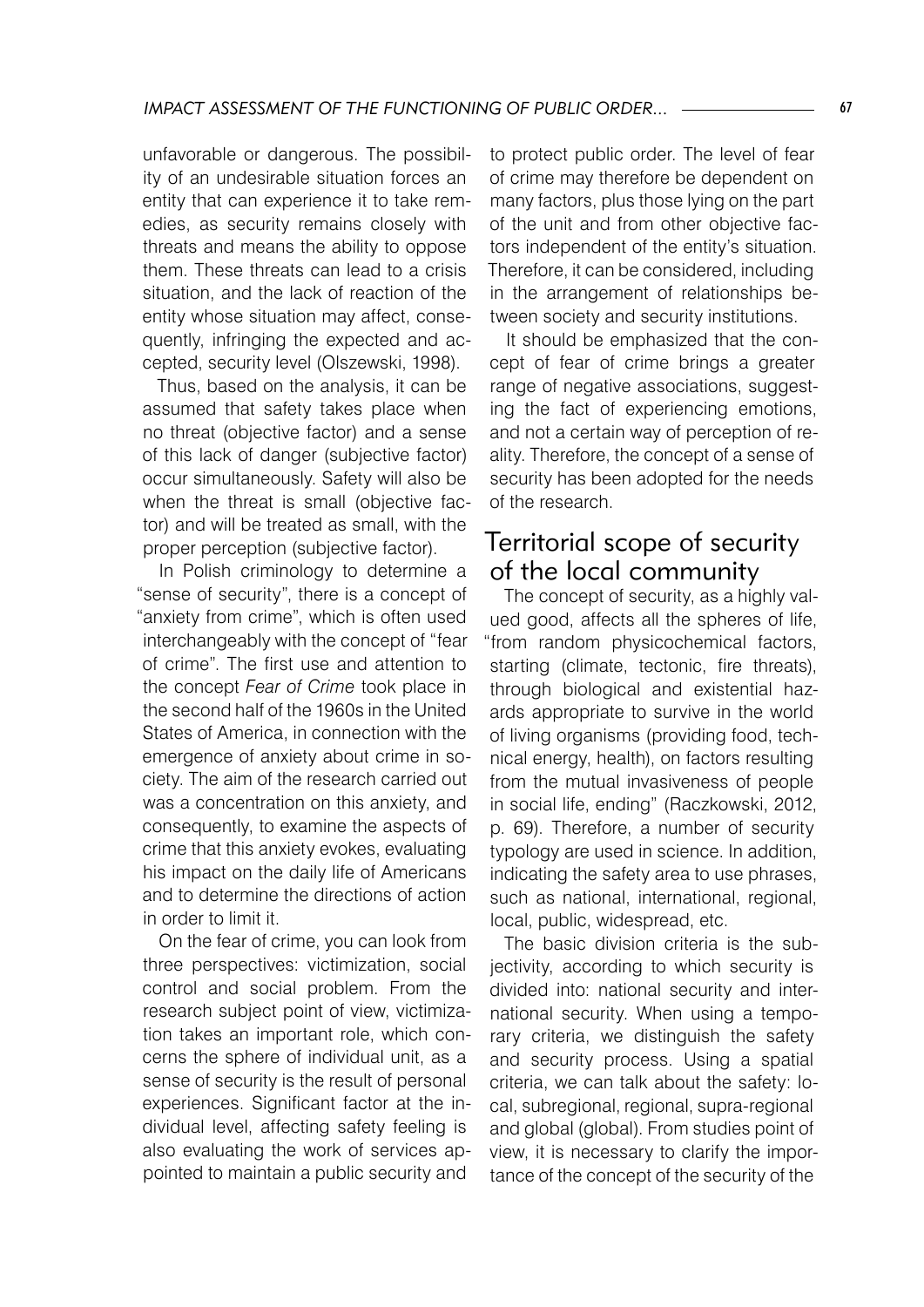local community and in this context the determination of the area that the local community lives. In the literature you can see the ambiguity in defining the concept of a local community. According to P. Starosta, a local community is "a type of socio-spatial structure of geographically constituted by geographically focusing people living in a specific place, creating connection systems to solve existing local problems and providing psychological identification of the population with the place of its existence" (Starosta, 1995, p. 30-32) . In turn, B. Levenstein by the local community understands "related neighborhood, which using local resources held, implement a number of important economic functions (services), social (identity), political (management). The community area is designated by a network of interpersonal and association relationships (...) often do not overlap with the administrative boundaries of a given local system" (B. Levenstein, 2006, p. 244). Considering however, that the local community (latin *localis* – a concrete place, located in a broader area) is a collective basis that inhabits data, a separate territory with a relatively small area and taking into account Polish legal regulations, in particular the Constitution of the Republic of Poland from 1997 and the system of political law Local government, and above all, the Act of 5 June 1998 on *Self-Government County*, it is difficult to agree with the definition presented by B. Lewenstein. In accordance with the Constitution of the Republic of Poland, the basic unit of local self-government in Poland is a commune, and the remaining units of regional or local self-government specifies the Act. And in the Act on Self-Government County, a record contained that the inhabitants of the county form a local community from the law. Considering the recalled records, it should be assumed that speaking about the local community. We mean the community residing in the area. Therefore, by the security of the local community, you can understand the state of peace, the freedom of development and non-contagionation of the resourcefulness resolving data, separate territory, i.e. the area.

# Formations of public order protection

Defining the concept of formations for the protection of public order is not possible without explaining the concept of public order. Attempts to clarify the meaning of this term in the scientific literature were undertaken repeatedly. At first, both the process and application of the law, as well as in the literature, the use of the term and public order was adopted. Although the concept of public order is similar to public safety, they are not unambiguous.

E. Ura subordinates public security as a state in which the general citizens of individually unmarked, living in a country and society, are not threatened with no danger and, regardless of the source (Ura, 1988). In turn, J. Zaborowski believes that public security is "such an actual state within a state that allows without exposure to damage (caused by both the behavior of people and the action of nature forces, techniques, etc.) Normal functioning of the state organization and the implementation of its interests, behavior of life, health and property of units living in this organization (...) and the use of these entities from the rights and freedoms guaranteed by the Constitution and other law" (Zaborowski, 1985, p. 129). S. Bolesta defines public safety as "a system of devices and social relations regulated by law and moral standards and rules of social coexistence, ensuring the protection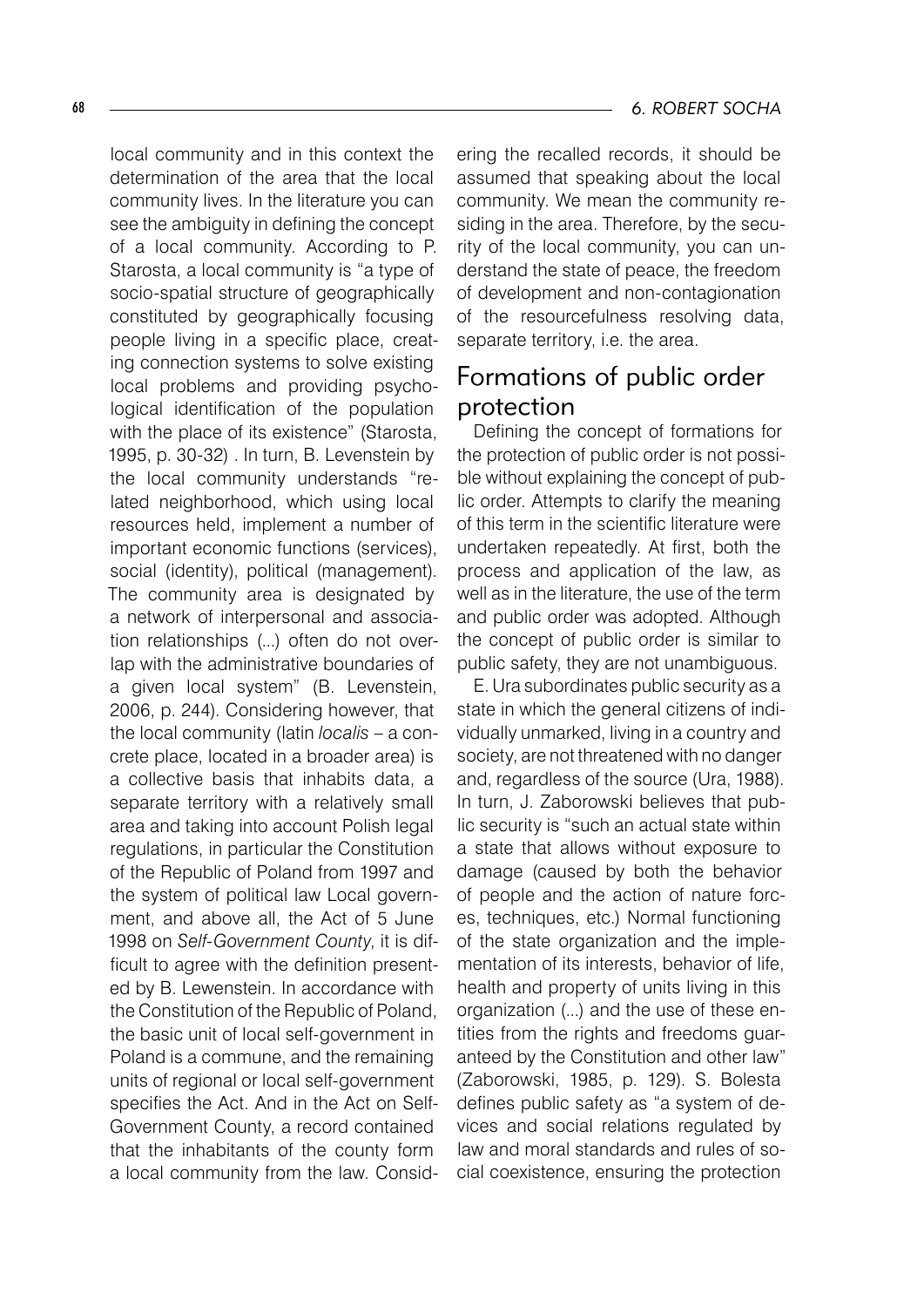of society and individuals and their property against threatening dangers on the part of violent actions of people, as well as nature forces" (Bolesta, 1972, p. 121). In the contents of S. Bolesta, we also find one of the fuller definitions of *public order*. According to this author, the public order is a "system of legal instructions and social relations arising or shaping in public places (ie in an open area and in a public use, which all people can use) and social relations emerging or developing in nonpublic places, and Providing in particular to the protection of life, health and property and social property" (Bolesta, 1972, p. 118; Bolesta, 1975).

A supporter of objective point of view, but also the material one is W. Kubala, who by public order understands the current state of relations and social devices ensuring security, peace and order in public places regulated by legal standards and principles of social coexistence (Kubala, 1981). Considers taken by Z. Kijak also deserve attention. This author draws attention to the lack of identity of both states, as well as for dynamism and external dependence on the entire number of external factors. When attempting to determine the content of both concepts, presents the view that public security is the expected factual state within a state, which, regardless of the damage caused by people, the forces of nature and technology enables the functioning of all state, social, private organizations, etc. and the preservation of life, health and property of people living in the state. On the other hand, public order is the expected factual state within the country, regulated by legal standards and the principles of social coexistence, whose observance enables proper collective coexist in a specific place and time (Kijak, 1987).

Considering public order as a subject of protective public administration organs, it can be concluded that it is a positive and desired state within a specific community that guarantees its proper development and functioning in places available or intended for everyone. According to the principles of a dichotomy division, if we considered a desirable state as public order, there must also be an opposite state that can be described as public disorder. Because both the protection of public order and combating all forms of disorder belongs to state authorities, it is understood that also and should be determined what is compatible with the order, and which is its infringement. With such terms, we are most often found in various legal acts, most often in the provisions of the Act of 20 May 1971. Code of offenses (Chapter VIII – offenses against order and peace) and the Act of 6 June 1997. The Penal Code (Chapter XXXII – crimes against public governance). In the case of public order, a specific community is also determined what is in line with that order, and this is due to the applicable principle of social coexistence.

As in the concept of "security", also in the event of a "public order", there is no one widely recognized interpretation. It is true that the multiplicity of definition affects the difficulties in identifying this area, but there are no less to extract two elements for it. The first is a threat to public order, primarily against a specific community whose development and proper functioning is protected by legal acts and principles of social coexistence. The second is the public nature of the threat. This means that it can negatively affect the conditions of collective life, regardless of whether it directly exposes to a risk of greater community or only individual units. Bearing in mind the existing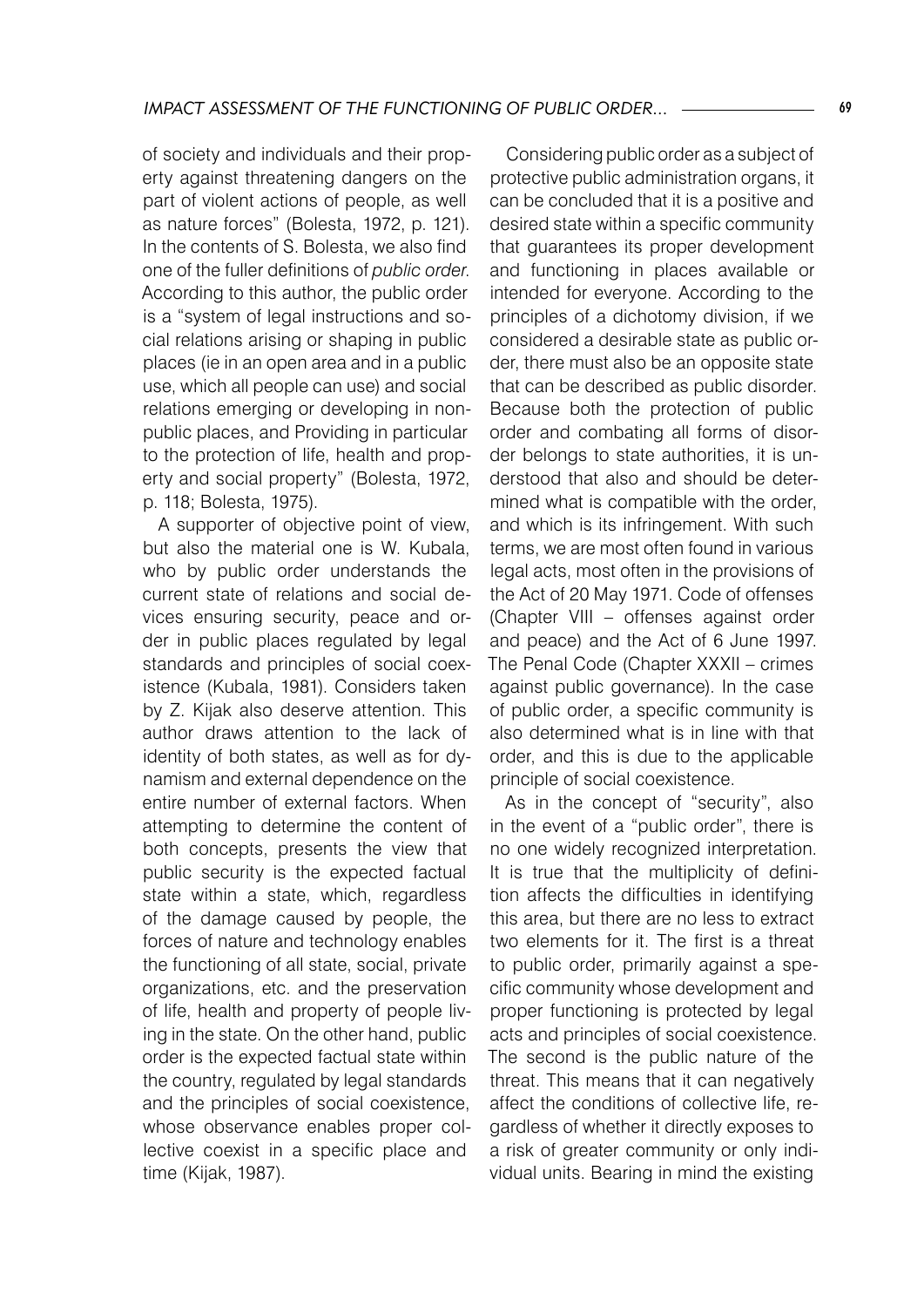considerations, the public order is to be understood as the current state within the state, regulated by legal standards and the principles of social coexistence, enabling the correct co-existing of a specific community by ensuring safety, peace and order in places generally available. Thus, the formations for the protection of public order will be distinguished, independent organizational structures established statutory to ensure safety, peace and order in places generally available.

# Communal (urban) guard as formations of public order protection

Satisfying the collective needs of the community belongs to the municipalities' tasks. In particular, their own tasks include public order and citizens' safety. Regarding the rights of organizational municipalities on ensuring the safety of local communities, this should first of all be replaced by the possibility of creating formations in the form of own municipal guards. In the counties in which the executive body is the mayor or the President of the City, it is called the "City Guard". According to the provisions of the Act of August 29, 1997 on *Communal Guards*, the Communal Guard is a selfgovernmental, uniformed formation appointed solely to the protection of public order in the commune and fulfilling the servant role towards the local community. Therefore, for the purpose of solving the research problem, it was assumed that in the context of demonstrating the relationship between the assessment of the functioning of the formation of public order protection and the level of sense of security of the local community, it will be evaluated only by the operations of the municipal guard, as a formation set only to the protection of public order. On the

other hand, the police functioning will be omitted due to the fact that the legislator has indicated in the Act of 6 April 1990 on the Police that it is a uniformed and armed formation for the public, intended to protect human security and to maintain public safety and order.

All county guards perform tasks aimed at protecting public order, with the scope of tasks and their effects varied depending on the criteria designated, cooperation with the police, the state of employment, training and experience of guards, etc. for tasks of the guard, in particular, to protect peace and order in public places, watching the order and control of road traffic and control public transport in the scope specified in separate regulations, securing the place of crime, disaster or other similar events or occupational sites such an event from accessing persons or destruction of traces and evidence, to the moment of arriving of the right services, as well as determining, if possible, witnesses of events. The Communal Guard also cooperates with the relevant entities in the rescue of living and health of citizens, assistance in removing technical failures and the effects of natural disasters and other local threats, as well as with the organizers and other services in order protection during assemblies and public events. It rests the obligation to bring people intoxicated to the soberingup chamber or their place of residence, if these behavior gives a reason to scale in a public place, they are in circumstances that threaten their lives or health or threaten the life and health of other people. Among the tasks carried out for the needs of the county should be mentioned protection of communal facilities and public utility facilities and convoying documents, valuable items or monetary values. The Communal Guard also plays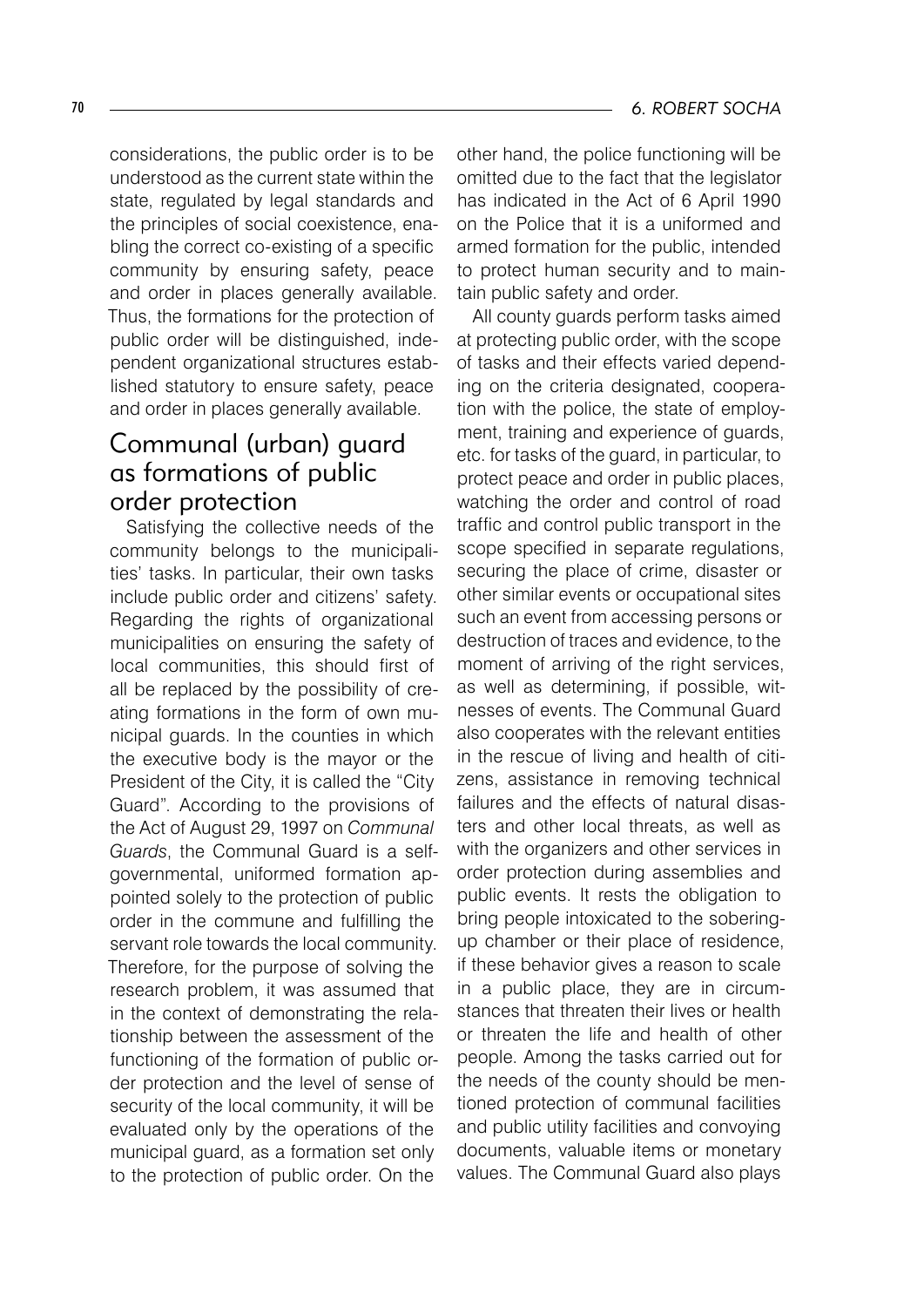an important role in the scope of conducting prophylactic activities, as it has been obliged to inform the local community about the state and types of threats, as well as initiation and participation in activities aimed at preventing committing crimes, offenses and criminal phenomena. Municipal guards carrying out statutory tasks in the field of public order protection participation in regional and local preventive programs aimed at protecting order and reduce social pathologies. As part of these programs, they cooperate with institutions and units responsible for maintaining order in cities. Cooperation ranges are determined both in agreements and result from current needs.

According to the current socio-economic situation in the country both the financial situation of Polish counties and cities, as well as the increasing number of people negatively assessing the activities of this formation may be a factor of limiting or slowing down the correct development of the communal guards in the future.

## Performance evaluation of the formation and sense of security

Analysis of the assessment of communal guards and the level of safety sense at local community was based on a study by the author in 2017 by the method of diagnostic survey with the use of a survey technique on a number of 600 representative attempts for a random adult residents of the Cieszyn county. It should be noted that in 2017, Cieszyn District was inhabited by 178,251 people, including 144,500 over 18. The study took the two basic dimensions: a sense of security of the entity at the place of residence and assessment of the City Guard and police operation for local security.

For the purposes of this study, in the context of demonstrating the relationship between the assessment of the communal guards and the level of security sense among the local community, there will be presented by the results of the survey, regarding the answers to two key questions: "How do you evaluate the activities of the City Guard?" And "Whether the place where you live, can be called a safe and peaceful?"



Graph 1. Evaluation of the Communal Guard of the Cieszyn County and the level of sense of security of the local community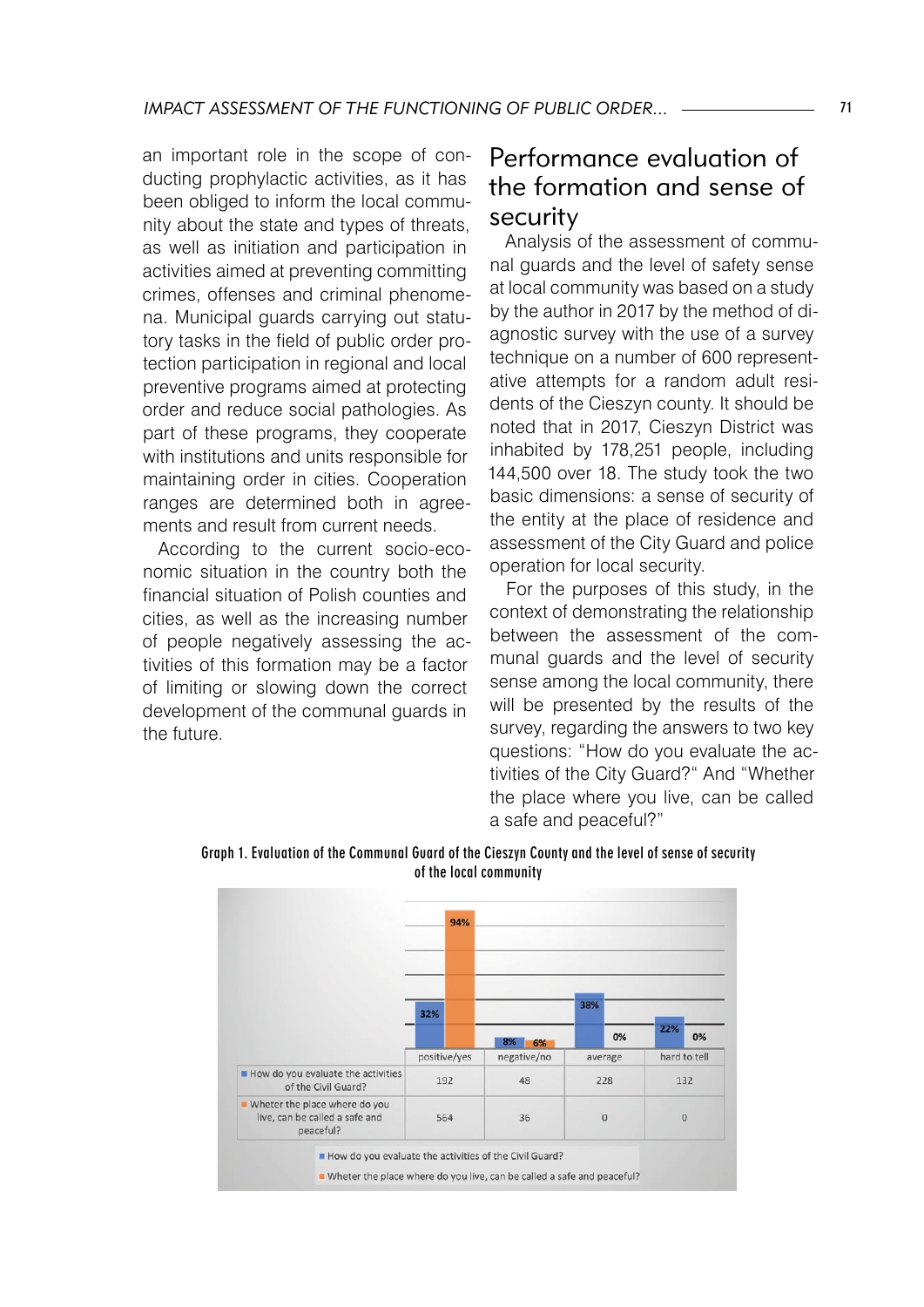Based on the results obtained, it was established that 32% of respondents positively evaluates the activities of city guards operating in the Cieszyn county, 38% evaluated on average, and 22% have no opinion in this topic. Only 8% of the respondents have a negative opinion on the operation of communal guards. The conducted research also shows that as many as 94% of respondents assess their immediate surroundings as safe. Only a few (6%) declare that they live in a dangerous place. Therefore, the assessment of communal guards has an impact on the level of sense of local community security, in this case for the residents of the Cieszyn county. The lower the number of people negatively evaluating the city guards, the higher the level of sense of security of the local community.

## Conclusions

The level of security is dependent on both the factors on the part of the unit and from other objective factors – independent directly on the situation of the entity. The sense of security undoubtedly affects, among others belief on the efficiency of the formation of public order protection which is a communal guard and confidence in its work. One of the factors of the communal guards assessment is the assessment of its effectiveness. Taking into account the number of people negatively evaluating the communal guards and the declared level of sense of security of the local community, based on scientific research, can be placed a thesis that the assessment of the city guards, as a formation for the protection of public order, is one of the determinants of the level of sense of local community. Thus, it is an inverse ratio proportional, i.e. the lower number of people negatively evaluating the opera-

tion of the communal guards, the higher the level of sense of security of the local community and vice versa, the higher the number of dissatisfied formations, the lower the level of sense of security. At the same time, it is a very simplified statement, because the sense of security of the local community depends on many factors, and not only on the assessment of the activities of the public order protection formation, which is a communal guard.

Communal guards, unlike the police, does not belong to public institutions assessed regularly in the surveys carried out by CBOS. Due to the lack of this type of regular, panel studies evaluating communal guards, long-term trends of changes in the attitudes of Poles towards this formation cannot be determined. Receiving of communal guards through local communities is very diverse. On the one hand, the number of applications, requests and conclusions of residents of county addressed to guard indicates very large social trust and demand for actions that the guards implement. On the other hand, the nature of some activities does not absorb them popularity, eg putting locks on the wheels of vehicles and giving out parking tickets. On the other hand, it happened that from January 1, 2016, the municipal guards were deprived of the possibility of traffic control towards the driver of the vehicle infringing the rules of traffic, in the event of disclosure and registration of an act using a registration device, which undoubtedly affects the increase in social confidence in this formation.